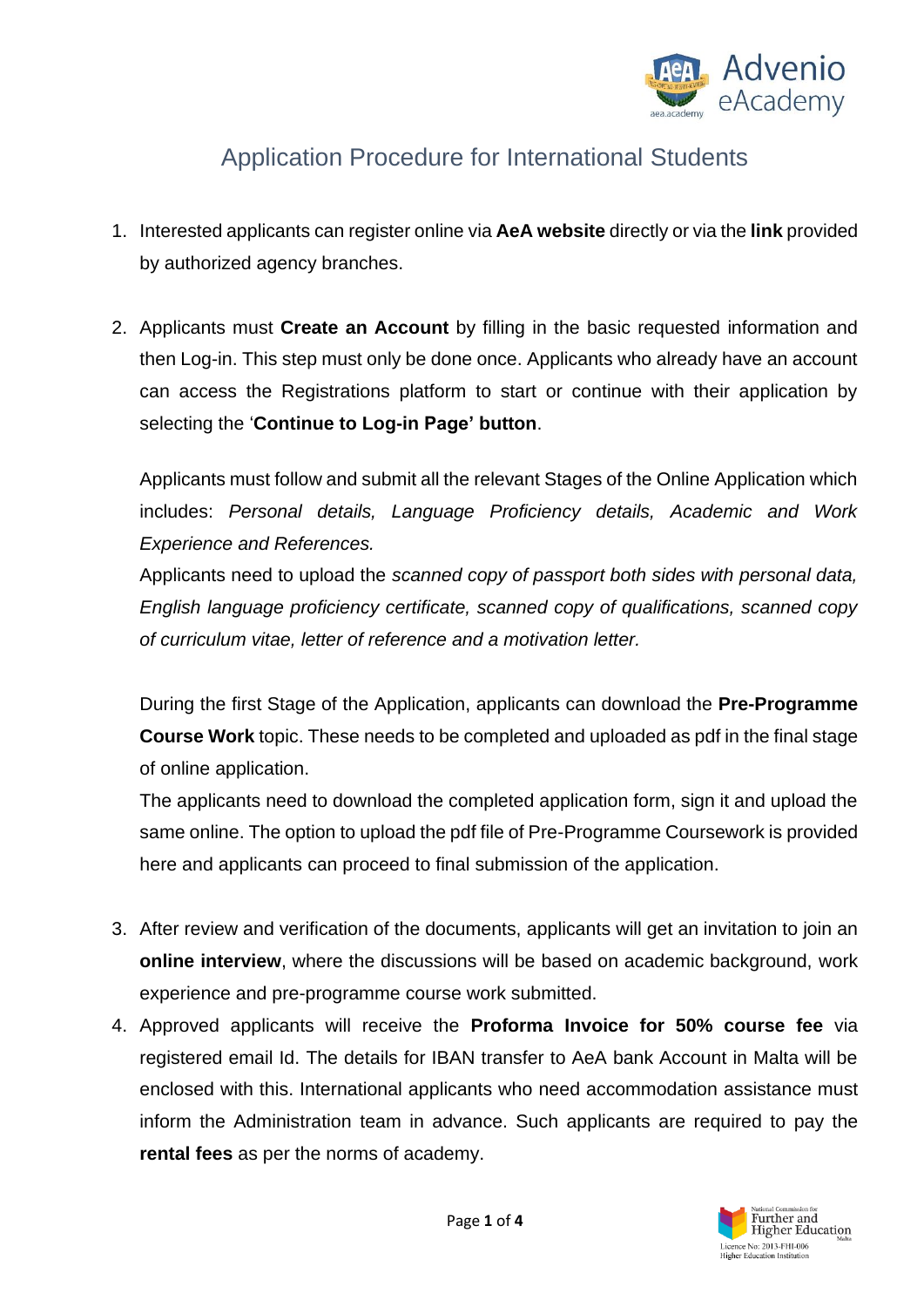

- 5. Applicant who settle the Proforma Invoice will receive the following documents:
	- a. **Offer of place** (course dates; cost; duration; & title; contact hours per week; amount of credits awarded; whether applicant has been interviewed and accepted for the course; and, monthly rent and address, if accommodation is provided. This will also make reference to the pre-programme coursework completed by the applicant) .
	- b. **Fee Note** (For the 50 % of course fee amount Received in Bank)
	- c. **Course Details** (a copy of the timetable and a schedule of lessons per every month of study)
- 6. Applicants need to book appointment in the respective visa office and submit the above documents along with the required documents in the Study Visa checklist.

The checklist is attached here for your reference.

Please note that in the following checklist, academy will provide the items numbered 7,8 and 10. The rest of the documents need to be prepared by the applicant or the concerned.

## **MALTA STUDY VISA CHECKLIST (India & Nepal)\* DOCUMENTS SHOULD NOT BE PRINTED BACK TO BACK**

- 1 Application Form duly filled in and signed by the applicant
- 2 One recent Passport size photograph in colour with white background (3.5cm by 4.5cm). Please do not staple the photographs to the Application Form.
- 3 Passport/Travel document must:
	- a) Be valid for at least 3 months after the intended stay.
	- b) Be issued within the previous 10 years and not valid for more than 10 years.
	- c) Have at least 3 blank pages.

4 Overseas Travel Medical Insurance valid for all Schengen countries. The insurance must cover the applicant for at least 30,000 Euros (or equivalent) all risks (accident, illness, medical emergency, evacuation, etc). The policy must clearly specify the period of validity and must cover the entire duration of the stay in Malta including the date of

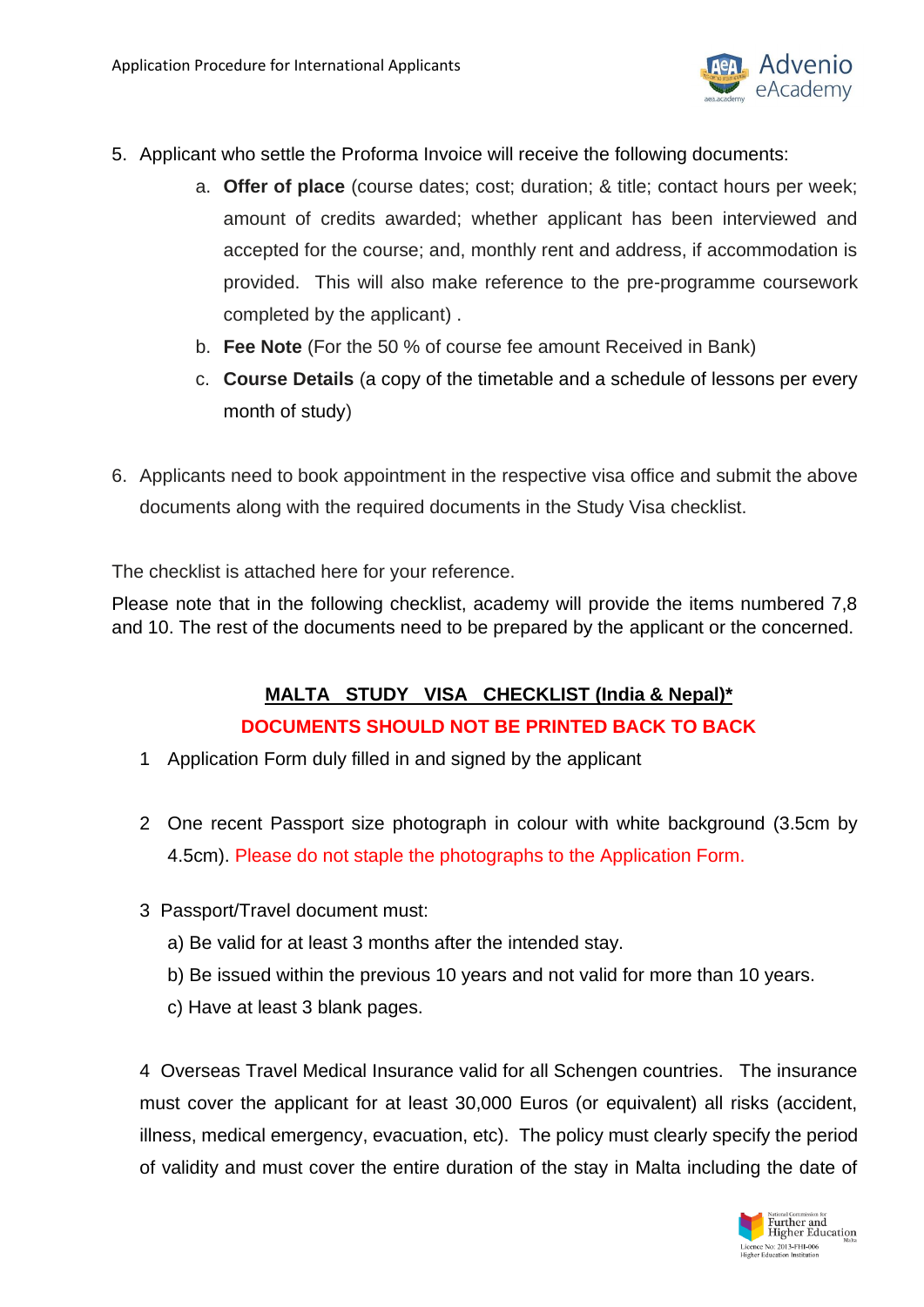

arrival and departure. The Insurance may only be purchased from one of the 16 Schengen recognized Insurance Companies in India.

<https://www.vfsglobal.com/malta/india/pdf/approved-list-of-travel-insurance.pdf>

5 Confirmed Travel Itinerary with travel dates (with return flights for courses less than 91 days). Once the Visa is approved, a confirmed return flight ticket may be requested prior to Visa being issued.

6 Proof of Sufficient Funds to cover all expenses (tuition fee + daily expenses) during the entire period of study. Notarised declaration if parents/legal guardian sponsoring.

- a) Letter (signed and stamped) from the bank stating the available balance
- b) Last 6 months original Bank Statement of applicant or sponsor

c) ITRs accompanied by the CPC acknowledgement (verified) for the last 3 years,

7 **Original Letter of Acceptance from the educational institution in Malta** stating: course dates; cost; duration; & title; contact hours per week; amount of credits awarded; whether applicant has been interviewed and accepted for the course; and, monthly rent and address, if accommodation is provided.

8 **Course Details**: a copy of the timetable and a schedule of lessons per every month of study

9 Proof of Accommodation for the duration of the course Either:

i) Confirmed Hotel Booking Or:

ii) 'Declaration of Proof' completely filled in, signed by the host and photocopy of host's Malta ID Card or Passport. All in original and all witnessed by (Maltese) Legal Professional.

This is not required if the Letter of Acceptance from the Educational Institution in Malta provides for accommodation and includes the address.

10 **Proof of Payment:** Proof of payment received by the education institution related to the applicant's course for the entire period of study: